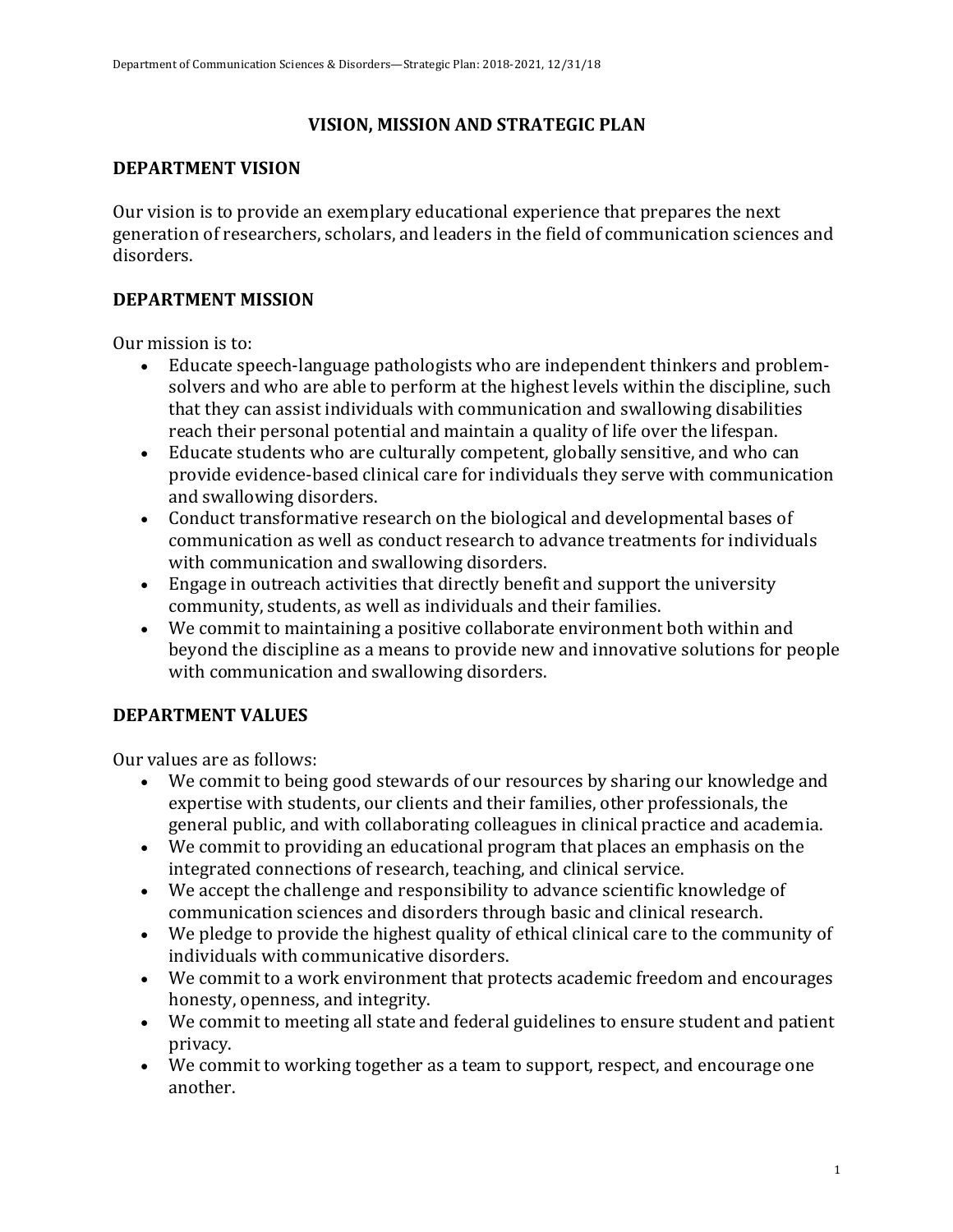# **STRATEGIC PLAN: 2018-2021**

### **EXECUTIVE SUMMARY**

#### **2018-2019**

**Goal 1**. Enhance the quality of academic programs by broadening the areas of expertise available within the department.

Objectives: 

- I. Add a faculty member with expertise in adult neurogenic disorders or closely related area (Achieved in January 2019)
- II. Add a faculty member with expertise in voice, dysphagia or related area (Search is ongoing)
- III. Add a clinical supervisor with experience in dysphagia (Achieved in October, 2018)

**Goal 2.** Expand service learning opportunities.

Objectives: 

- I. Expand clinical space (Achieved in December 2018)
- II. Add clinical supervisor with experience in dysphagia (Achieved in October 2018)

**Goal 3.** Ensure sufficient space to support research.

Objective: 

I. Expand research laboratory space (Achieved in December, 2018).

## **2019-2020**

**Goal 1**: Expand inter-professional training models within the department. Objectives: 

- I. Implement APD intervention training with inter-professional collaboration from SLP and audiology.
- II. Implement group aural rehab training with inter-professional collaboration from SLP and audiology.

**Goal 2:** Document experiential learning to help students synthesize the information across various areas served by speech-language pathologists.

Objective:

I. Refine the graduate electronic portfolio development process to ensure that students have a clear understanding of related expectations and value of the electronic portfolio.

**Goal 3:** Increase the number of faculty teaching graduate courses to ensure student exposure to individuals with various areas of expertise. Objective: 

I. Limit each graduate faculty to teaching no more than six graduate courses throughout the MS program of study.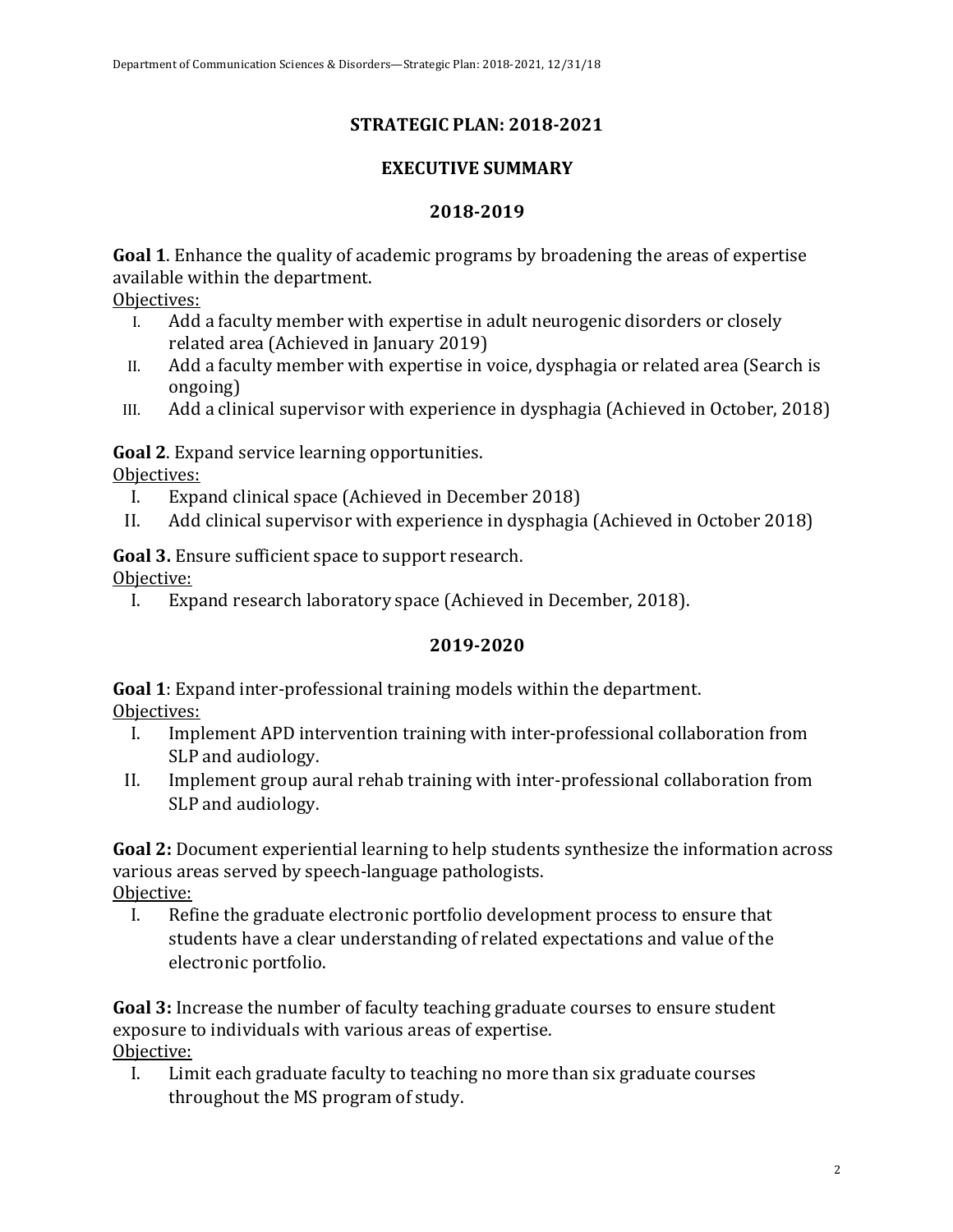#### **2020-2021**

**Goal 1.** Support innovations in clinical services, research and scholarship. Objective:

I. Retain high quality faculty producing innovations in clinical services, research  $&$ scholarship.

**Goal 2.** Enhance the breadth of clinical skills training across various speech, language, hearing and swallowing disorders

- Objective:
	- I. Offer comprehensive clinical services for voice disorders
	- II. Offer comprehensive clinical services for feeding and swallowing disorders
- III. Enhance clinical service delivery for patients with cognitive/communication deficits.
- IV. Enhance clinical service delivery for patients with literacy deficits.

Goal 3. Implement activities that foster intellectual exchanges among faculty, clinicians and students.

Objective:

I. Improve attendance of research and clinical faculty at the departmental research colloquia and clinical grand rounds by integrating the two activities in one forum.

**Table**: Alignment of CSD objectives with the strategic plans of the School of Applied Sciences (SAS) and the University of Mississippi (UM).

| 2018-2019                                                                                                                                        |                                                                             |                                                                |                   |  |
|--------------------------------------------------------------------------------------------------------------------------------------------------|-----------------------------------------------------------------------------|----------------------------------------------------------------|-------------------|--|
| CSD Objective/Action                                                                                                                             | <b>SAS Action</b>                                                           | <b>UM</b> Action                                               | Metrics           |  |
| Add a faculty<br>٠<br>member with<br>expertise in adult<br>neurogenic<br>disorders or<br>closely related<br>area (achieved in<br>January, 2019). | Foster excellence in<br>$\bullet$<br>graduate &<br>professional<br>training | Enhance the<br>$\bullet$<br>quality of<br>academic<br>programs | # of faculty<br>٠ |  |
| Add a faculty<br>member with<br>expertise in voice,<br>dysphagia or<br>related area                                                              | Foster excellence in<br>$\bullet$<br>graduate &<br>professional<br>training | Enhance the<br>$\bullet$<br>quality of<br>academic<br>programs | # of faculty      |  |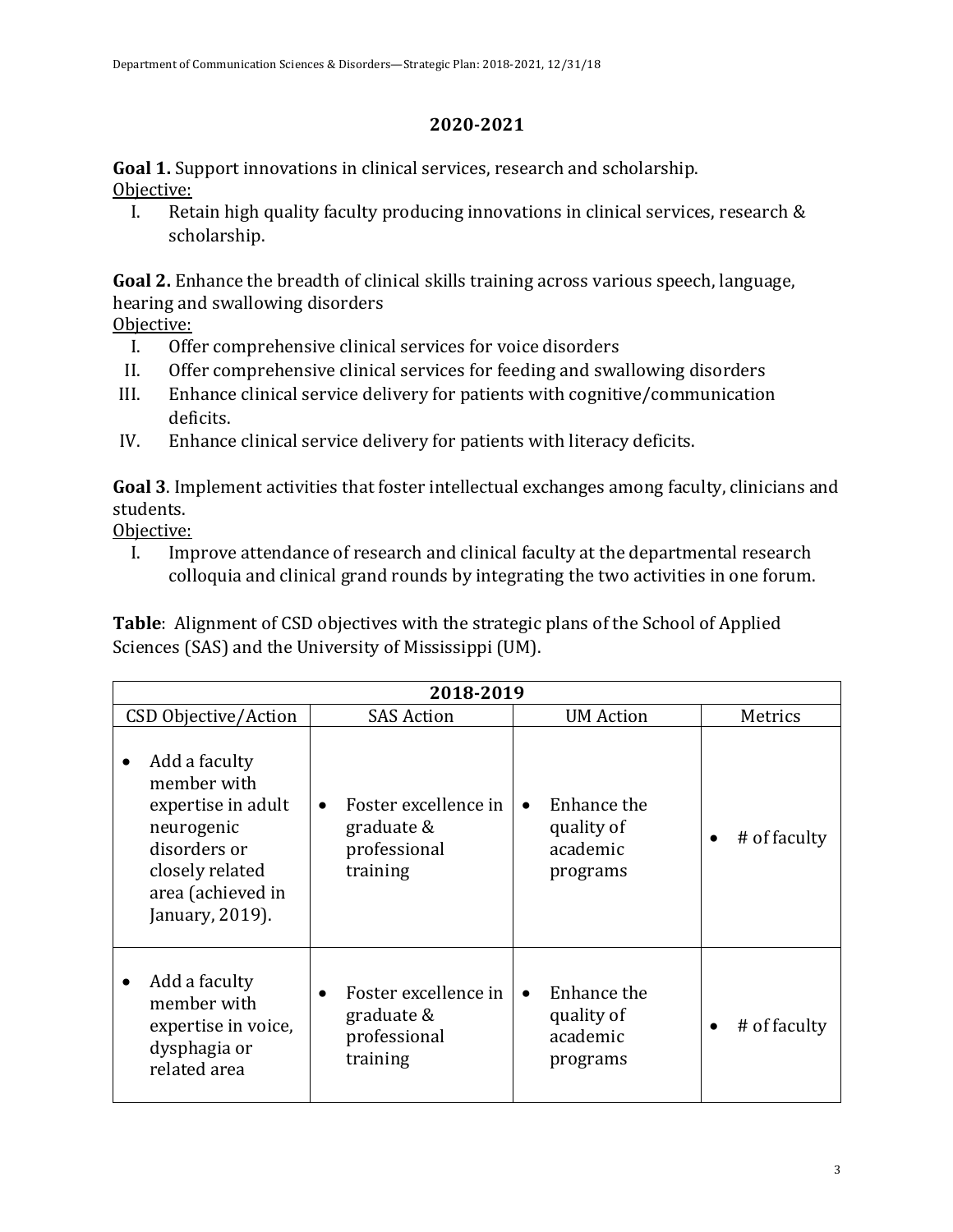| Add a clinical<br>supervisor with<br>experience in<br>dysphagia<br>(Achieved in<br>October, 2018) | Foster excellence in<br>graduate &<br>professional<br>training                                                                                                                                                            | Enhance the<br>$\bullet$<br>quality of<br>academic<br>programs                                                                                                                               | # of faculty<br>$\bullet$                                     |
|---------------------------------------------------------------------------------------------------|---------------------------------------------------------------------------------------------------------------------------------------------------------------------------------------------------------------------------|----------------------------------------------------------------------------------------------------------------------------------------------------------------------------------------------|---------------------------------------------------------------|
| Expand clinical<br>space (achieved in<br>December, 2018)                                          | Transition<br>$\bullet$<br>academic units to<br>GHM and SOC as<br>opportunities come<br>available<br><b>Expand service</b><br>learning<br>opportunities<br>Foster excellence in<br>graduate &<br>professional<br>training | Plan for<br>$\bullet$<br>enrollment<br>growth, enhance<br>the campus, and<br>foster a healthy<br>student<br>environment<br>Foster excellence<br>in graduate and<br>professional<br>education | Total<br>usable<br>square<br>footage, by<br>type              |
| Expand research<br>laboratory space<br>(achieved in<br>December, 2018)                            | Transition<br>$\bullet$<br>academic units to<br>GHM and SOC as<br>opportunities come<br>available<br>Increase faculty<br>٠<br>awareness of<br>existing resources<br>available for<br>supporting faculty<br>excellence     | Develop<br>$\bullet$<br>mechanisms to<br>support research<br>and creative<br>achievements<br>Foster excellence<br>in graduate and<br>professional<br>education                               | Total<br>$\bullet$<br>usable<br>square<br>footage, by<br>type |

| 2019-2020                                                                                    |                                                                |                                                   |                                                                   |  |
|----------------------------------------------------------------------------------------------|----------------------------------------------------------------|---------------------------------------------------|-------------------------------------------------------------------|--|
| CSD Objective/Action                                                                         | <b>SAS Action</b>                                              | <b>UM</b> Action                                  | Metrics                                                           |  |
| <b>Implement APD</b><br>intervention<br>training with<br>inter-professional<br>collaboration | Foster excellence<br>in graduate &<br>professional<br>training | Enhance the<br>quality of<br>academic<br>programs | # of faculty<br>and students<br>providing<br>clinical<br>services |  |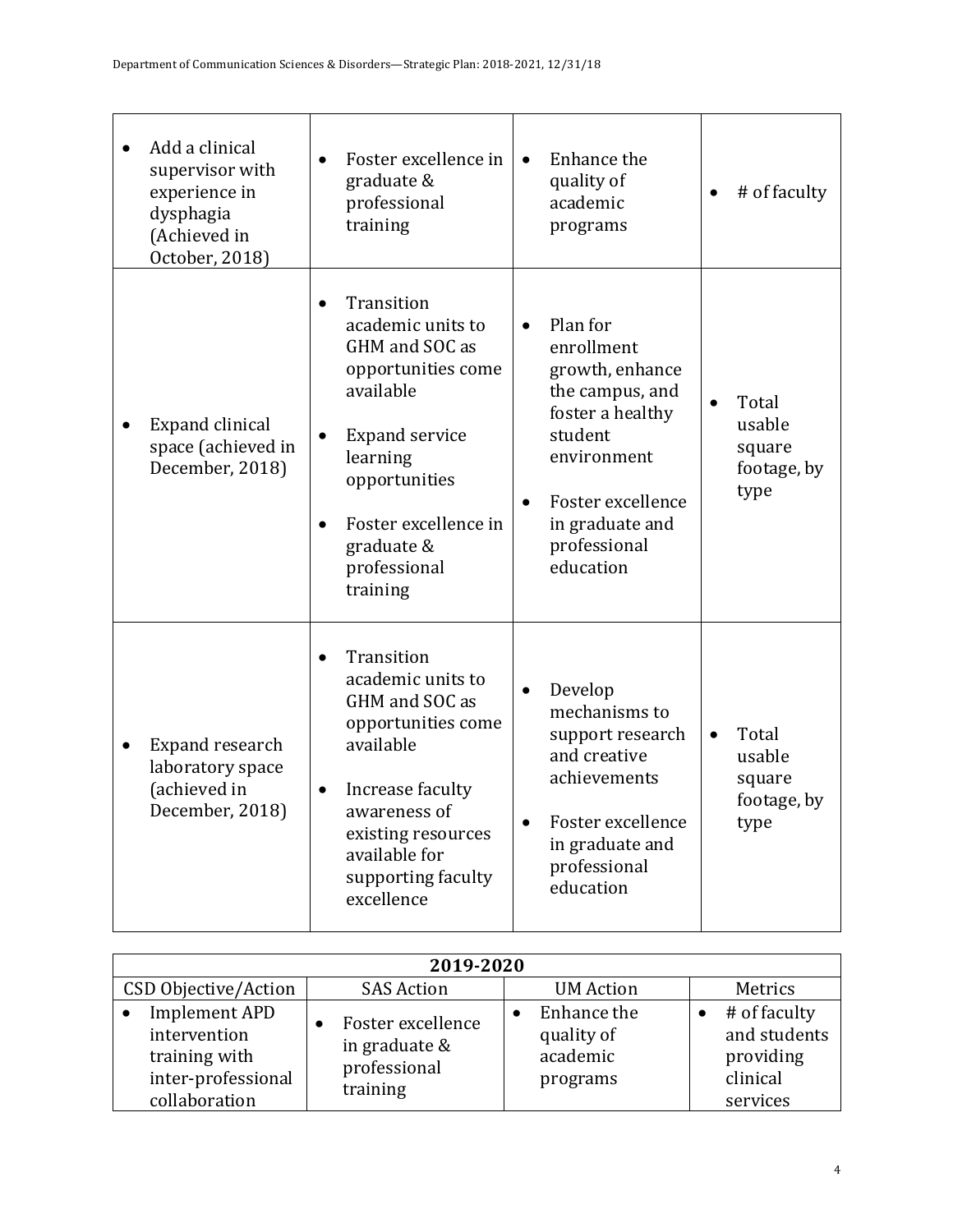| $\bullet$ | from SLP and<br>audiology<br>Implement group<br>aural rehab<br>training with<br>inter-professional<br>collaboration<br>from SLP and<br>audiology                                                                                                                                                             |                                                                                                                                                                                 | $\bullet$ | Encourage the<br>development of<br>experiential<br>learning in all<br>academic<br>programs.                                                                                                        |                | through<br>inter-<br>professional<br>collaboration<br># of grad<br>degrees<br>awarded                                                                                       |
|-----------|--------------------------------------------------------------------------------------------------------------------------------------------------------------------------------------------------------------------------------------------------------------------------------------------------------------|---------------------------------------------------------------------------------------------------------------------------------------------------------------------------------|-----------|----------------------------------------------------------------------------------------------------------------------------------------------------------------------------------------------------|----------------|-----------------------------------------------------------------------------------------------------------------------------------------------------------------------------|
|           | Refine the<br>graduate<br>electronic<br>portfolio<br>development<br>process to ensure<br>that students have<br>a clear<br>understanding of<br>related<br>expectations and<br>value of the<br>electronic<br>portfolio. (Action<br>created in<br>response to the<br>2017-2018<br>graduating<br>student survey) | Document use of<br>experiential<br>learning<br>opportunities that<br>help students<br>understand the<br>relevance of<br>information to<br>their professional<br>field of study. | $\bullet$ | Foster excellence<br>in graduate and<br>professional<br>education                                                                                                                                  | $\bullet$<br>٠ | Number of<br>faculty and<br>students<br>participating<br>in<br>experiential<br>learning<br>Percentage<br>of graduate<br>students<br>completing<br>electronic<br>portfolios. |
|           | Limit each<br>graduate faculty<br>to teaching no<br>more than 6<br>graduate courses<br>throughout the<br>MS program of<br>study. (Action<br>created in<br>response to a<br>graduating<br>student comment<br>on the 2017-2018                                                                                 | Use faculty<br>$\bullet$<br>credential profiles<br>to help guide<br>faculty hires to<br>assure diverse<br>student exposure.                                                     |           | Promote<br>competitive<br>recruitment and<br>retention of a<br>diverse<br>community of<br>excellent faculty<br>by effective<br>hiring practices<br>that focus upon<br>the key traits of<br>success | $\bullet$      | # of classes<br>taught by<br>graduate<br>faculty<br># of faculty<br>teaching<br>graduate<br>courses in<br>their specific<br>areas of<br>expertise                           |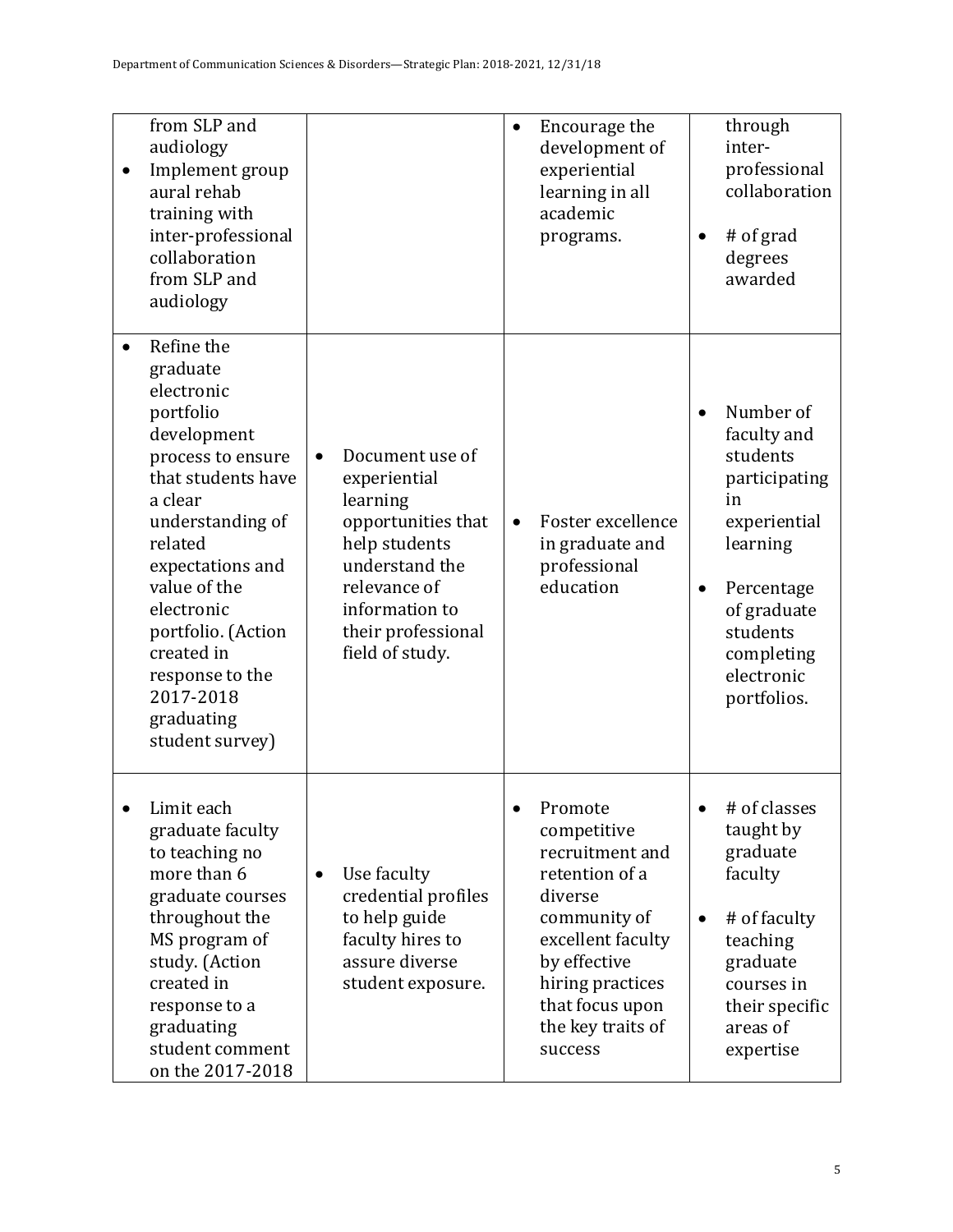| graduating<br>student survey). |  |  |  |
|--------------------------------|--|--|--|
|--------------------------------|--|--|--|

| 2020-2021                                                                                                  |                                                                                                                                                                                                                                                                                                                                                                                                                                                                            |                                               |                                                                                                                                                                                                                |  |  |  |
|------------------------------------------------------------------------------------------------------------|----------------------------------------------------------------------------------------------------------------------------------------------------------------------------------------------------------------------------------------------------------------------------------------------------------------------------------------------------------------------------------------------------------------------------------------------------------------------------|-----------------------------------------------|----------------------------------------------------------------------------------------------------------------------------------------------------------------------------------------------------------------|--|--|--|
| CSD Objective/Action                                                                                       | <b>SAS Action</b>                                                                                                                                                                                                                                                                                                                                                                                                                                                          | <b>UM</b> Action                              | Metrics                                                                                                                                                                                                        |  |  |  |
| Retain high quality<br>faculty producing<br>innovations in clinical<br>services, research &<br>scholarship | Increase<br>faculty<br>awareness of<br>existing<br>resources<br>available for<br>supporting<br>faculty<br>excellence<br>through<br>communicatio<br>n mechanisms<br>within the<br>university and<br>School of<br>Applied<br>Sciences.<br>Develop new<br>research<br>incentive<br>opportunity<br>$(5/year)$ that<br>focuses on<br>faculty<br>mentor/mente<br>e support for<br>research and<br>conference<br>presentation<br>with peer-<br>reviewed<br>manuscript<br>outcome. | Support<br>$\bullet$<br>Faculty<br>Excellence | # of retained<br>$\bullet$<br>faculty<br>Percentage of<br>$\bullet$<br>faculty<br>receiving<br>promotions<br>among those<br>who apply for<br>promotions<br># of refereed<br>$\bullet$<br>articles<br>published |  |  |  |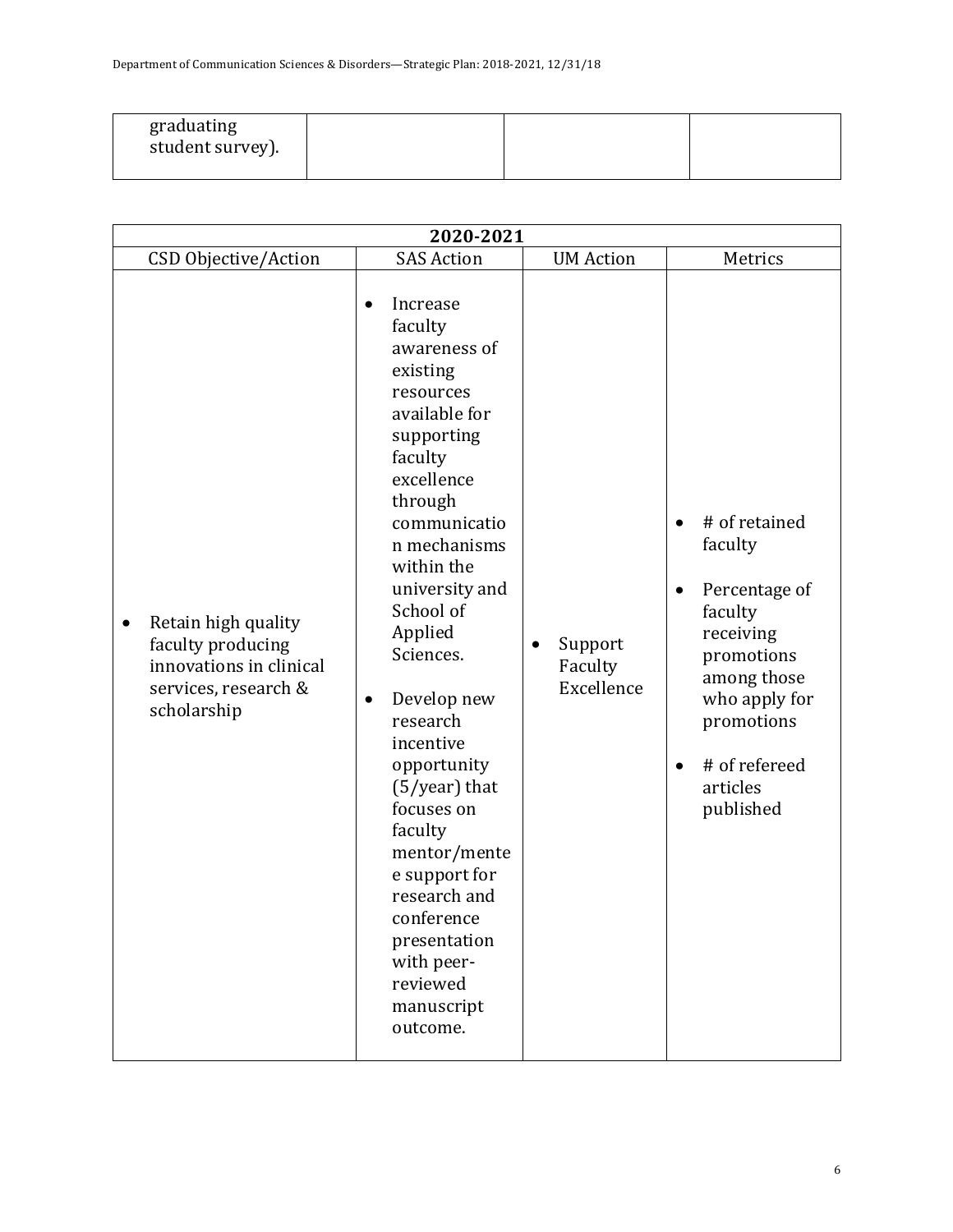| Offer comprehensive<br>$\bullet$<br>clinical services for<br>voice disorders.<br>Offer comprehensive<br>$\bullet$<br>clinical services for<br>feeding and swallowing<br>disorders.<br>Expand clinical service<br>delivery for patients<br>with<br>cognitive/communicatio<br>n deficits.<br>Expand clinical service<br>٠<br>delivery for patients<br>with literacy deficits. | Foster<br>$\bullet$<br>excellence in<br>graduate &<br>professional<br>training<br>Encourage the<br>٠<br>development<br>of experiential<br>learning                                                                                                                                                                    | Enhance<br>$\bullet$<br>quality of<br>academic<br>programs                  | # of faculty,<br>students, and<br>programs in<br>experiential<br>learning<br># of grad<br>$\bullet$<br>degrees<br>awarded<br># of disorders<br>$\bullet$<br>served through<br>the UM clinic<br># of clinical<br>$\bullet$<br>settings |
|-----------------------------------------------------------------------------------------------------------------------------------------------------------------------------------------------------------------------------------------------------------------------------------------------------------------------------------------------------------------------------|-----------------------------------------------------------------------------------------------------------------------------------------------------------------------------------------------------------------------------------------------------------------------------------------------------------------------|-----------------------------------------------------------------------------|---------------------------------------------------------------------------------------------------------------------------------------------------------------------------------------------------------------------------------------|
| Improve attendance of<br>research and clinical<br>faculty at the<br>departmental research<br>colloquia and clinical<br>grand rounds by<br>integrating the two<br>activities in one forum                                                                                                                                                                                    | Develop<br>programs that<br>build "bright<br>pathways" for<br>students to<br>engage in<br>intellectual<br>pursuits with<br>faculty, staff,<br>and students.<br>Develop<br>programs and<br>opportunities<br>to foster<br>intellectual<br>engagement<br>among faculty,<br>staff, students,<br>and external<br>partners. | Foster an<br>$\bullet$<br>intellectual<br>and<br>engaged<br>environmen<br>t | Percentage of<br>$\bullet$<br>research and<br>clinical<br>faculty/staff<br>and students<br>attending the<br>research/clinic<br>al forum.                                                                                              |